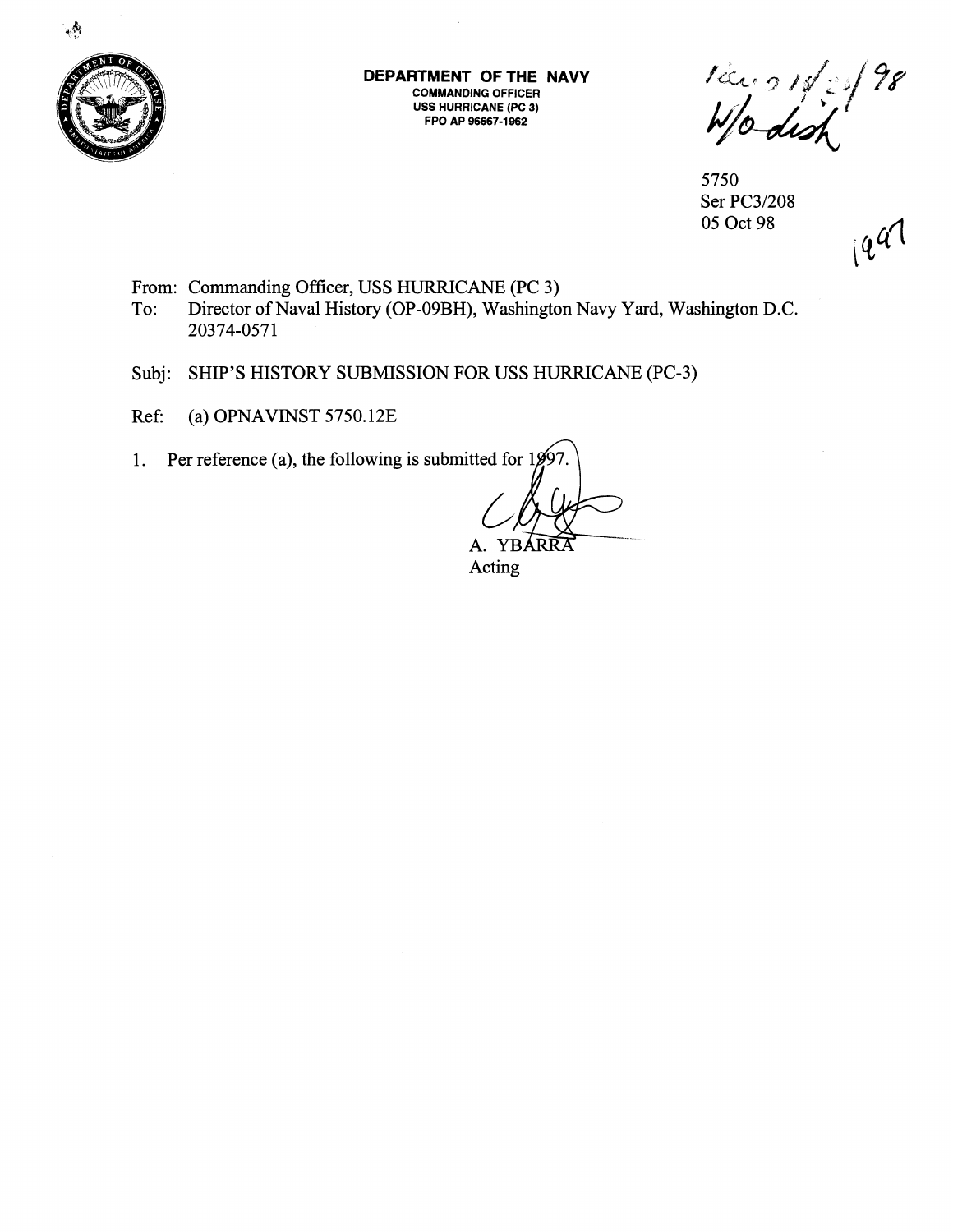## USS HURRICANE (PC 3) COMMAND ORGANIZATION

| Immediate Superior in Command: Commodore D. R. Kohler |  |  |  |
|-------------------------------------------------------|--|--|--|
| Commanding Officer: LT D. S. Geidel                   |  |  |  |
| Operations Officer: LT                                |  |  |  |
| Weapons Officer: ENS                                  |  |  |  |
| Engineering Officer: CWO4                             |  |  |  |
| Command Chief: ENC (SW/CC) H. T. Sanchez              |  |  |  |

Ship's mission: To conduct coastal patrol and interdiction (CP&I) and surveillance operations; to operate primarily in Low Intense Conflict (LIC) environments with contingency scenarios ranging from permissive Noncombatant Evacuation Operations (NEO's) to counterinsurgency and interdiction of coastal Sea Lines of Communication (SLOC's). The PC operates with allied forces, United States Coast Guard (USCG) Law Enforcement Detachments, other law enforcement agencies, and is capable of pursuit, interception, boarding, search and seizure operations. Capable of embarkation and transport of nine-man Naval Special Warfare / Special Operations Force units and their equipment, providing insertion, extraction, seaward security, and secure communications with units ashore. The ship is also capable of engaging lightly armed surface threats, and it possesses a limited Anti-Air Warfare **(AAW)**  self defense and limited electronic and infrared (IR) surveillance capabilities.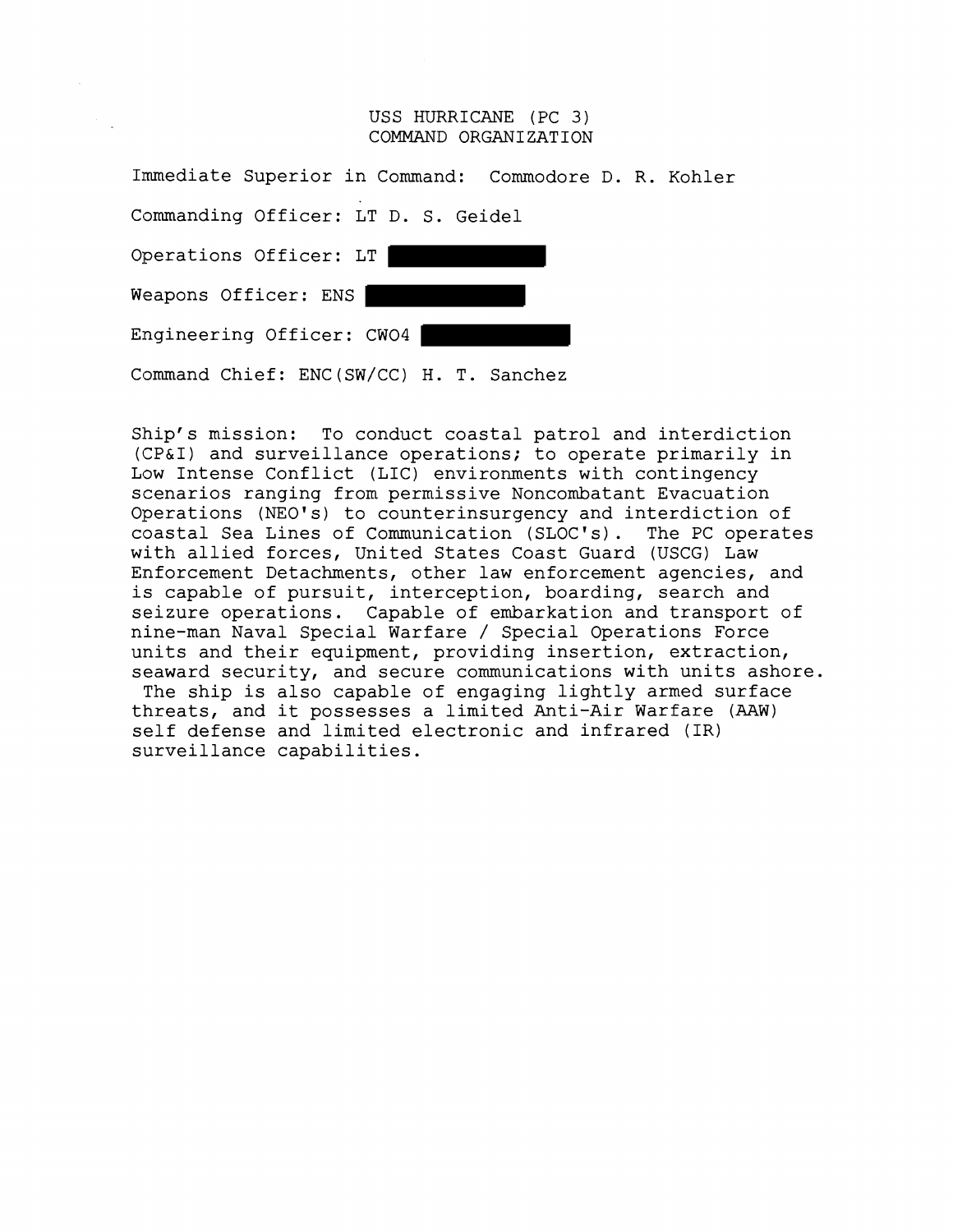## **USS HURRICANE COMMAND HISTORY**

 $\label{eq:2.1} \mathcal{L}(\mathcal{E}) = \mathcal{L}(\mathcal{E}) \mathcal{L}(\mathcal{E}) = \mathcal{L}(\mathcal{E}) \mathcal{L}(\mathcal{E})$ 

 $\label{eq:2.1} \frac{1}{2} \sum_{i=1}^n \frac{1}{2} \sum_{j=1}^n \frac{1}{2} \sum_{j=1}^n \frac{1}{2} \sum_{j=1}^n \frac{1}{2} \sum_{j=1}^n \frac{1}{2} \sum_{j=1}^n \frac{1}{2} \sum_{j=1}^n \frac{1}{2} \sum_{j=1}^n \frac{1}{2} \sum_{j=1}^n \frac{1}{2} \sum_{j=1}^n \frac{1}{2} \sum_{j=1}^n \frac{1}{2} \sum_{j=1}^n \frac{1}{2} \sum_{j=1}^n \frac{$ 

| $01-06$ Jan    | Holiday leave period.                                                                                                 |
|----------------|-----------------------------------------------------------------------------------------------------------------------|
| 07 Jan-03 Feb  | Graving dock for overhaul.                                                                                            |
| $4-6$ Feb      | Conducted Light-Off Assessment (LOA).                                                                                 |
| 6 Feb          | Conducted dock trials and fast cruise.                                                                                |
| 7 Feb          | Underway for sea trials                                                                                               |
| 10-23 Feb      | Underway for Command Assessment of Resources and Training II<br>(CART II) preps.                                      |
| 24 Feb-09 Mar  | Inport for CART II training.                                                                                          |
| 10-14 Mar      | Conducted Command Assessment of Resources and Training.                                                               |
| 16 Mar         | Conducted diesel trends/noise survey/swing ship check.                                                                |
| 20 Mar         | Visit ship for Commander Naval Surface Warfare Center, Vice<br>Chief of Naval Operations, and Chinese visiting ships. |
| 24 Mar-06Apr   | Underway for Tailored Ship Training Availability (TSTA I) preps.                                                      |
| 27-30 Mar      | Port Visit in Cabo San Lucas, Mexico.                                                                                 |
| 31 Mar-06 Apr  | Underway for Tailored Ship Training Availability (TSTA I) preps.                                                      |
| $7-25$ Apr     | Conducted TSTA I.                                                                                                     |
| 28 Apr-09May   | Inport San Diego for Intermediate Maintenance Availability<br>(IMAV)                                                  |
| 13-17 May      | Underway for Tailored Ship Training Availability (TSTA II) preps.                                                     |
| 16-17 May      | Dependents Cruise, Anchor at Santa Catalina Island. Port visit at<br>Seal Beach, CA.                                  |
| 20-30 May      | Conducted TSTA II.                                                                                                    |
| 02-03 Jun      | Conducted Engineering Certification.                                                                                  |
| 10 Jun-15 July | Entered drydock for fuel tank modification and propeller upgrade.                                                     |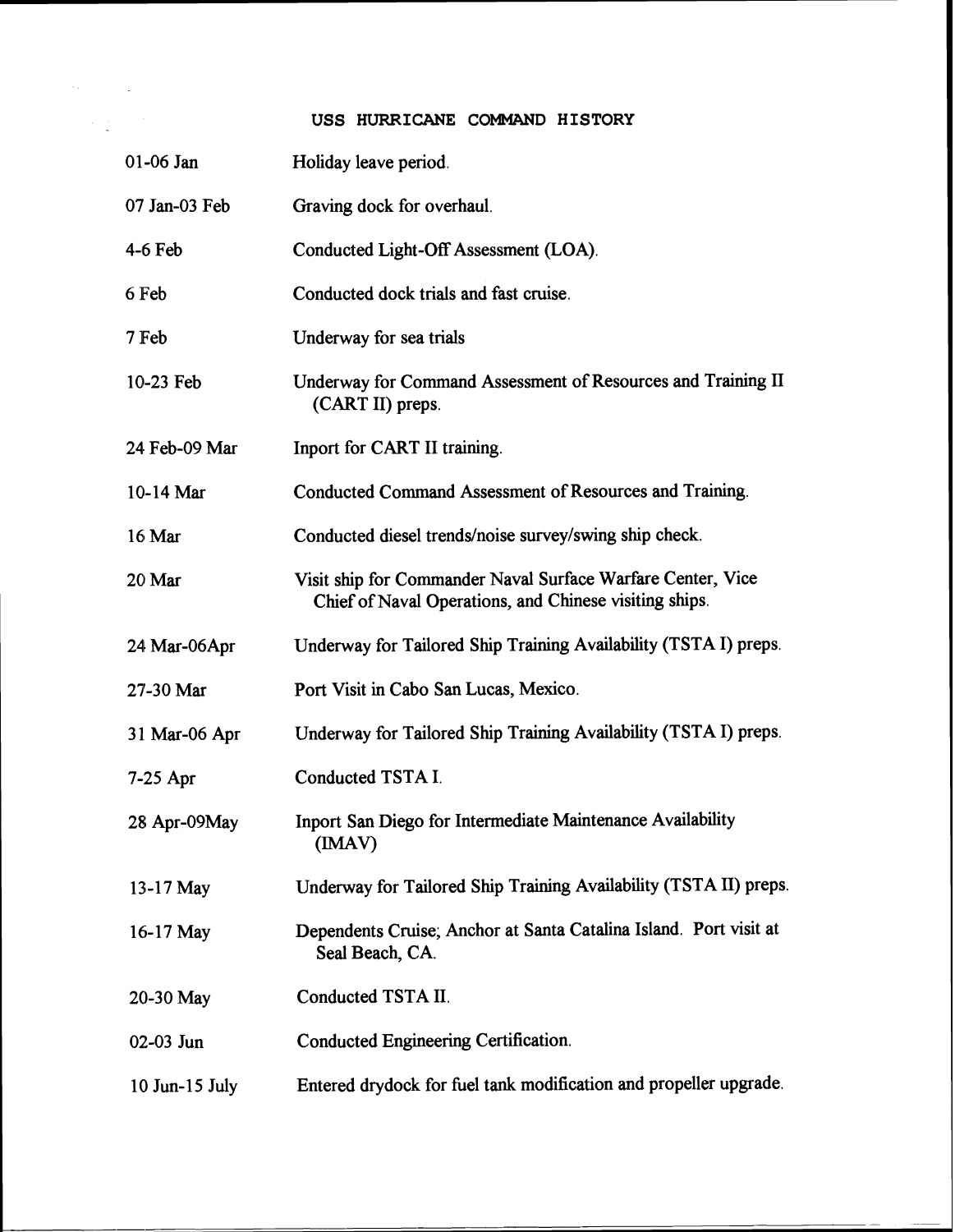| $17-18$ July   | Underway for Tailored Ship Training Availability (TSTA III)<br>preparations. |
|----------------|------------------------------------------------------------------------------|
| $21-24$ July   | Conducted TSTA III.                                                          |
| 25-28 July     | Inport for training.                                                         |
| 29-30 July     | <b>Conducted Final Evaluation Period.</b>                                    |
| 31 July-24 Aug | Leave and Upkeep in San Diego.                                               |
| 12 Aug         | Conducted ammunition onload at North Island.                                 |
| 28 Aug-24 Sep  | Underway in support of Fleet Battle Experiment Bravo.                        |
| 03 Sep         | Inport Pearl Harbor for refueling.                                           |
| 04 Sep         | Conducted Reconnaissance exercise off Oahu.                                  |
| 05-07 Sep      | Port visit at Lahaina, Maui.                                                 |
| 08-09 Sep      | Port visit at Pearl Harbor, Hawaii.                                          |
| 10 Sep         | Underway for Stinger missile shoot off Barking Sands.                        |
| 11 Sep         | Port visit at Port Allen, Kaui.                                              |
| $12-15$ Sep    | Port visit at Pearl Harbor, Hawaii.                                          |
| $16-21$ Sep    | Enroute San Diego.                                                           |
| 19 Sep         | Conducted familiarization firing exercise.                                   |
| 22 Sep         | Conducted Safety Standdown.                                                  |
| 23 Sep-03 Oct  | Inport for upkeep.                                                           |
| 04 Oct-08 Nov  | Underway in Support of MARCOT 97.                                            |
| 10 Nov-11 Dec  | Inport for Intermediate Maintenance Availability.                            |
| 12-31 Dec      | Holiday leave period.                                                        |

 $\label{eq:2} \frac{1}{2} \sum_{i=1}^n \frac{1}{2} \sum_{j=1}^n \frac{1}{2} \sum_{j=1}^n \frac{1}{2} \sum_{j=1}^n \frac{1}{2} \sum_{j=1}^n \frac{1}{2} \sum_{j=1}^n \frac{1}{2} \sum_{j=1}^n \frac{1}{2} \sum_{j=1}^n \frac{1}{2} \sum_{j=1}^n \frac{1}{2} \sum_{j=1}^n \frac{1}{2} \sum_{j=1}^n \frac{1}{2} \sum_{j=1}^n \frac{1}{2} \sum_{j=1}^n \frac{1}{$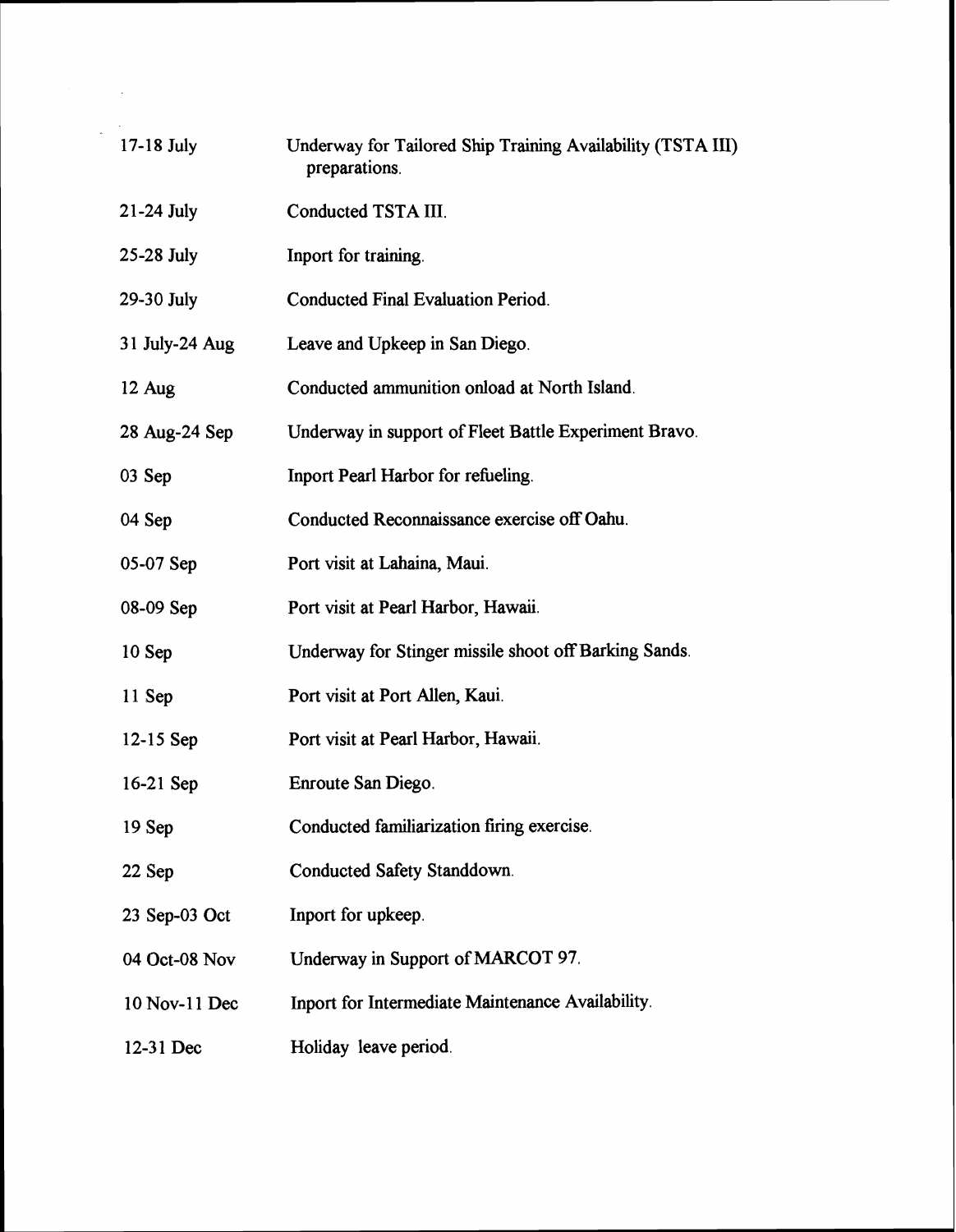## USS HURRICANE (PC 3) 1997 HISTORICAL NARRATIVE

USS HURRICANE started off 1997 with a holiday leave period with the ship in post-deployment overhaul. After successfully conducting a Light Off Assessment during the first week of February, Hurricane performed dock trials and fast cruise.

On 7 February, Hurricane exited the shipyard to conduct sea trials. Shortly following completion of sea trials, Hurricane conducted CART 11.

On 20 March, during the Chinese Navy visit to San Diego, Hurricane provided a visit ship tour to high ranking dignitaries, both foreign and domestic, including the Vice Chief of Naval Operations. After hosting dignitaries, Hurricane was worked up for the next training evolution, Tailored Ship's Training Availability, phase I (TSTA I). During the workup, the crew was provided with a break in Cabo San Lucas from 27-30 March. Hurricane then returned to the States to continue TSTA I preparations.

From 7-25 April, Hurricane conducted TSTA I. For the next two weeks, Hurricane stood down from underway training to effect maintenance and repairs to the ship prior to training in TSTA 11.

From 13 to 17 May, Hurricane was once again aggressively training underway, this time for TSTA I1 preparations. On the last day of TSTA I1 preparations, Hurricane conducted a Dependent's Cruise, anchoring at Santa Catalina before proceeding on to Seal Beach to offload dependents. For the following two weeks, Hurricane was at sea conducting TSTA 11.

Without any break from TSTA 11, Engineering Department conducted Engineering Certification (ECERT), satisfactorily completing the certification in under 2 days.

On 10 Jun, Hurricane entered drydock to receive a fuel tank modification to expand the fuel holding capacity. In addition, Hurricane received newly designed propellers, allowing greater speeds and greater fuel economy. On July 15, Hurricane exited the drydock and two days later began underway training for TSTA 111.

From 21-24 July, Hurricane conducted TSTA 111. The Final Evaluation Period (FEP) soon followed, on 29-30 July. The crew was provided a much-needed rest, as Hurricane entered a leave period for the next three weeks.

On 28 August, Hurricane was underway to Hawaii in support of Fleet Battle Experiment Bravo.

After arriving in Pearl Harbor on 3 September for a brief stop for fuel, Hurricane was underway conducting reconnaissance exercises off Oahu with the United States Marine Corps. At the completion of the exercise, Hurricane headed for Lahaina, Maui for a few days of rest and